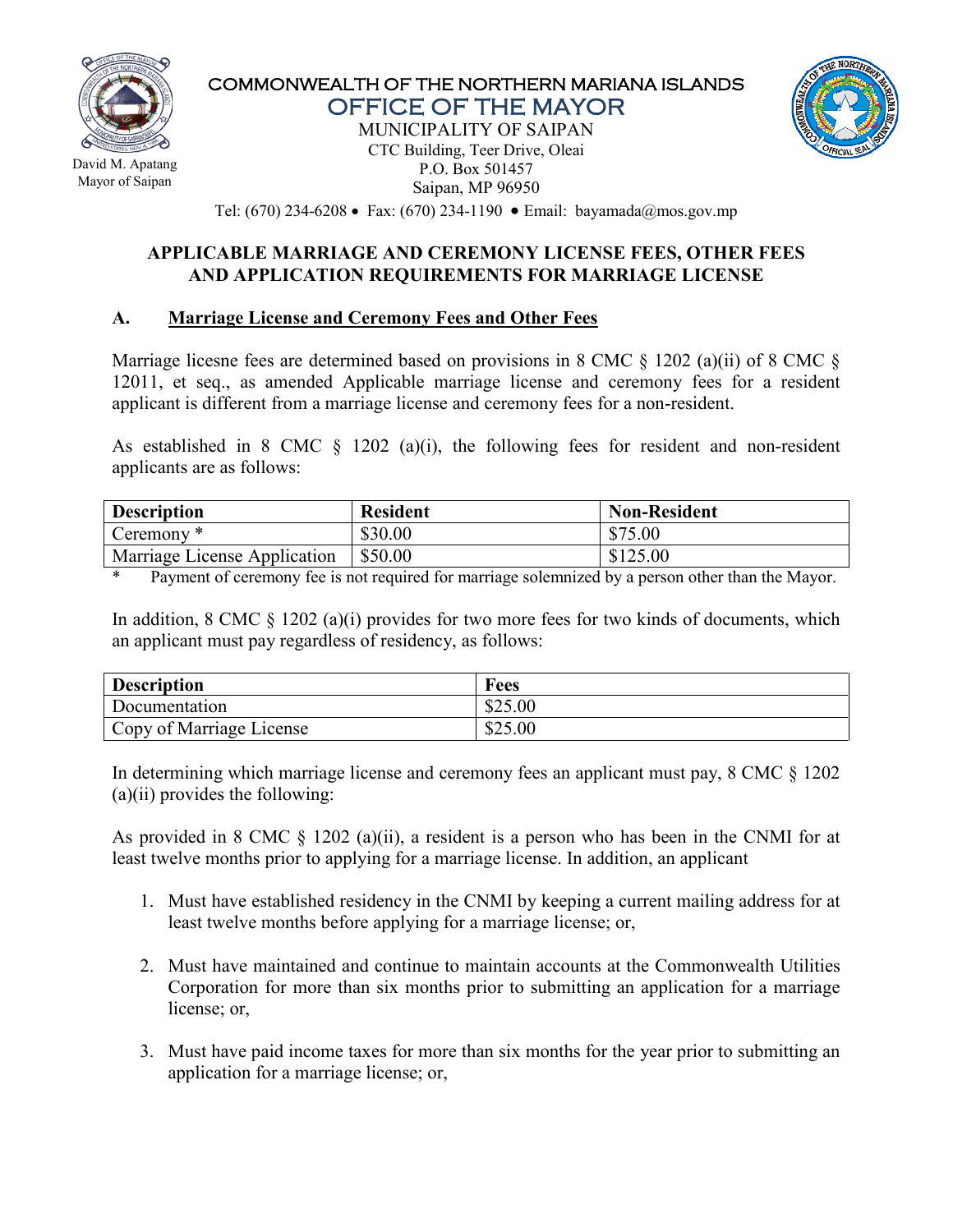4. Must have maintained and continue to maintain a local account(s) with a banking institution doing business in the CNMI for more than six months prior to submitting an application for a marriage license.

A person who has been in the CNMI for at least twelve months before applying for a marriage license and who has satisfactorily met one of the four tests above shall be considered a resident. A person who does not satisfactorily meet at least one of the four tests above and has not been a resident in the CNMI for at least twelve months before applying for a marriage license shall be considered a non-resident.

An applicant where one party is a resident and the other is a non-resident,  $8 \text{ CMC } \frac{8}{9}$  1202 (a)(iii) requires payment of the non-resident marriage license and ceremony fees.

## **B. Application Requirements for Marriage License**

- 1. Complete one copy of the Application for Marriage License ("Application"). Please type or print all information requested.
- 2. Pay the applicable marriage license fee(s) as shown on the attached Marriage License and Ceremony Fees. On Saipan, for Application processed by the proper authority, *i.e.*, the Office of the Mayor of Saipan, the fee(s) may be paid at either the CNMI Treasury in Capitol Hill, the Division of Revenue and Taxation in Dandan, or the House of Justice in Susupe. Attach the receipt of payment to the Application and submit to the proper authority. The fee(s) is non-refundable.
- 3. The completed Application for Marriage License must then be submitted to the proper authority, along with the documents listed below in paragraph 5. Both applicants must be physically present at the time of submission. The proper authority is the office issuing the application.
- 4. The Application for Marriage License must be signed by both Applicants and the proper authority.
- 5. Along with the Application and receipt of payment, each Applicant must submit proof of age. This may be done by submitting an official government-issued identification card with the applicant's photograph on it, either from the CNMI, U.S., or the applicant's country of origin. The identification card or document may be a passport, a driver's license, or resident's identification card. An original certificate of live birth, while acceptable, is not required. All documents submitted must be translated into English at the applicant's expense, which expense shall be reimbursed to the applicant.
- 6. A male at the time of marriage must be at least 18 years of age or older. A female at the time of marriage must be at least 18 years of age or older, except that a female who is at least 16 years of age may receive an Application and be married with the consent of at least one parent or guardian. Such consent must be in writing and signed before a notary public. The signed and notarized consent must be submitted with the Application.
- 7. After all documents have been submitted, applicants should receive their marriage license promptly, or the reasons why the license cannot be issued. Applicants who have not received their license, or reason why it cannot be issued, within five CNMI government working days, i.e., Monday thru Friday, except on CNMI legal holidays, should contact the proper authority.